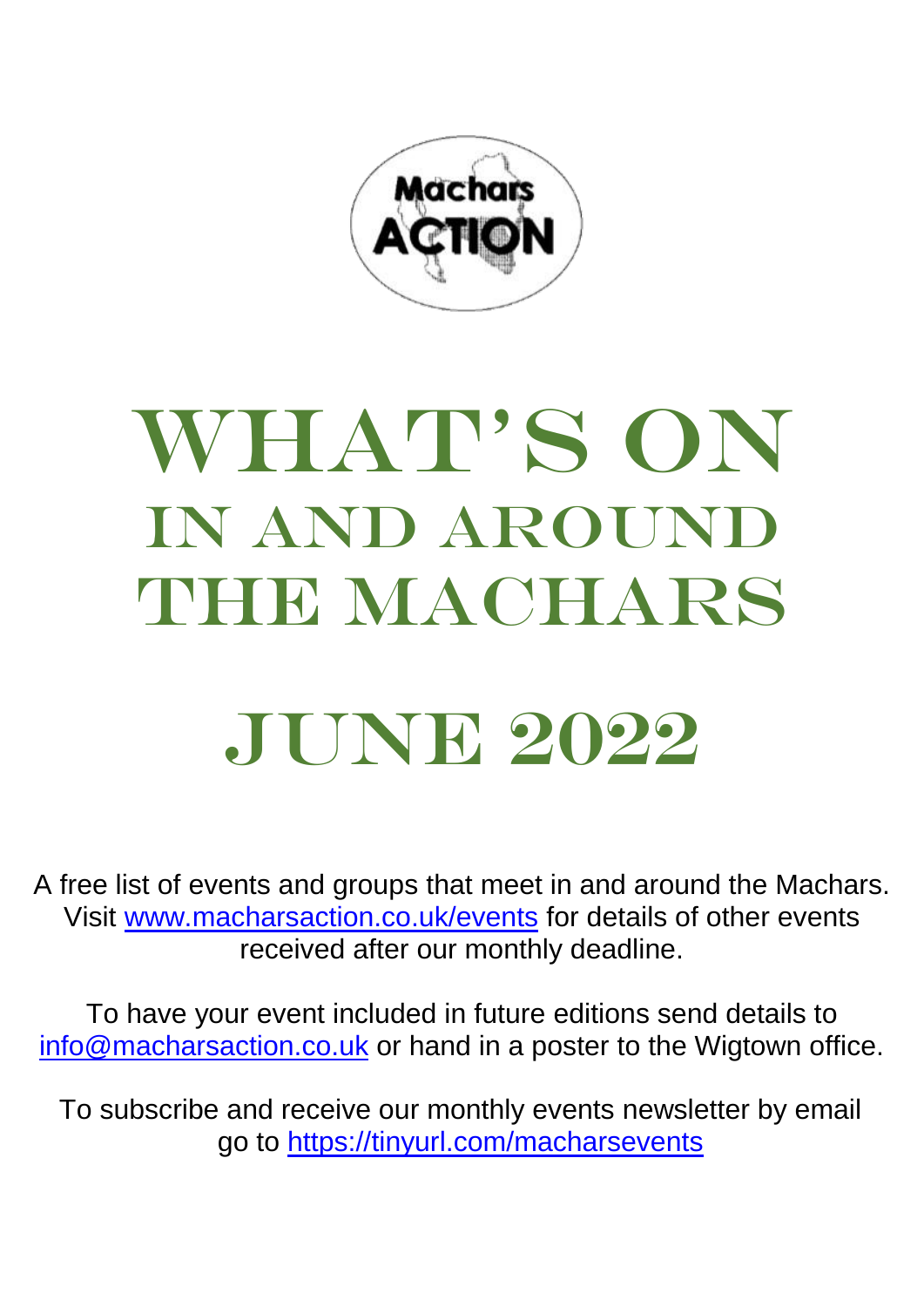| <b>WEDNESDAY 1ST</b> | The Northman (15), Newton Stewart Cinema,<br>7pm                                                                                                                                                            |
|----------------------|-------------------------------------------------------------------------------------------------------------------------------------------------------------------------------------------------------------|
|                      |                                                                                                                                                                                                             |
| <b>THURSDAY 2ND</b>  | <b>Spring Fling. Open Arts Studios, various venues</b><br>around Dumfries & Galloway.                                                                                                                       |
|                      | <b>Meditation, South Machars Community Centre,</b><br>Whithorn. 12.30pm-1.30pm                                                                                                                              |
|                      | <b>Port William Platinum Jubilee Celebrations. 10am</b><br>Craft Morning for children, 1.30pm Wild Dook,<br>2pm Rowing or ride on Pirsac,, 9pm Speeches,<br>Piper and Lighting of the Beacon.               |
|                      | Platinum Jubilee @ St Ninian's Hall, Isle of<br>Whithorn. 2pm-3pm. Cream cake or scone &<br>fresh cream + hot beverage $(E4.25)$ . Decorate<br>your own crown (10 yrs & under, free)                        |
|                      | <b>Jubilee Celebrations at Newton Stewart Museum.</b><br>Free AfternoonTea, 2pm, 3pm and 4pm - timed<br>tickets must be obtained by 29 <sup>th</sup> May.                                                   |
|                      | <b>Jubilee Treasure Hunt, Whithorn Youth Group.</b><br>Collect clue sheets between 6pm and 8pm at the<br>Whithorn trust. Team of up to 4. Children under<br>12 must be accompanied by an adult. Free entry. |
|                      | The Northman (15), Newton Stewart Cinema,<br>7pm                                                                                                                                                            |
|                      |                                                                                                                                                                                                             |
| <b>FRIDAY 3RD</b>    | <b>Spring Fling. Open Arts Studios, various venues</b><br>around Dumfries & Galloway.                                                                                                                       |
|                      | U3A. Crafts Group. Felt, crochet, knitting,<br>spinning & weaving. South Machars Community<br>Centre, Whithorn. 10am-12pm.                                                                                  |
|                      | Port William Platinum Jubilee Celebrations -<br>12.30pm Tree Planting, 1.30pm Fun Day at the<br>MUGA; 8pm-12midnight Dance on Kings Green.                                                                  |
|                      | Platinum Jubilee @ St Ninian's Hall, Isle of<br>Whithorn. 2pm-3.30pm Best dressed King &<br>Queen (5yrs and under, 6-10yrs)                                                                                 |
|                      | <b>Platinum Jubilee Celebrations - Marquee and live</b><br>music at The Vault Arts Centre, Newton Stewart<br>from 1pm                                                                                       |
|                      | Picnic In The Park, Minnigaff Park from 1pm.<br>Bring your own picnic.                                                                                                                                      |
|                      | Party In The Park, Minnigaff Park. 7.30pm-11pm.<br>Live music by Kippy & Co. BBQ, Licenced Bar                                                                                                              |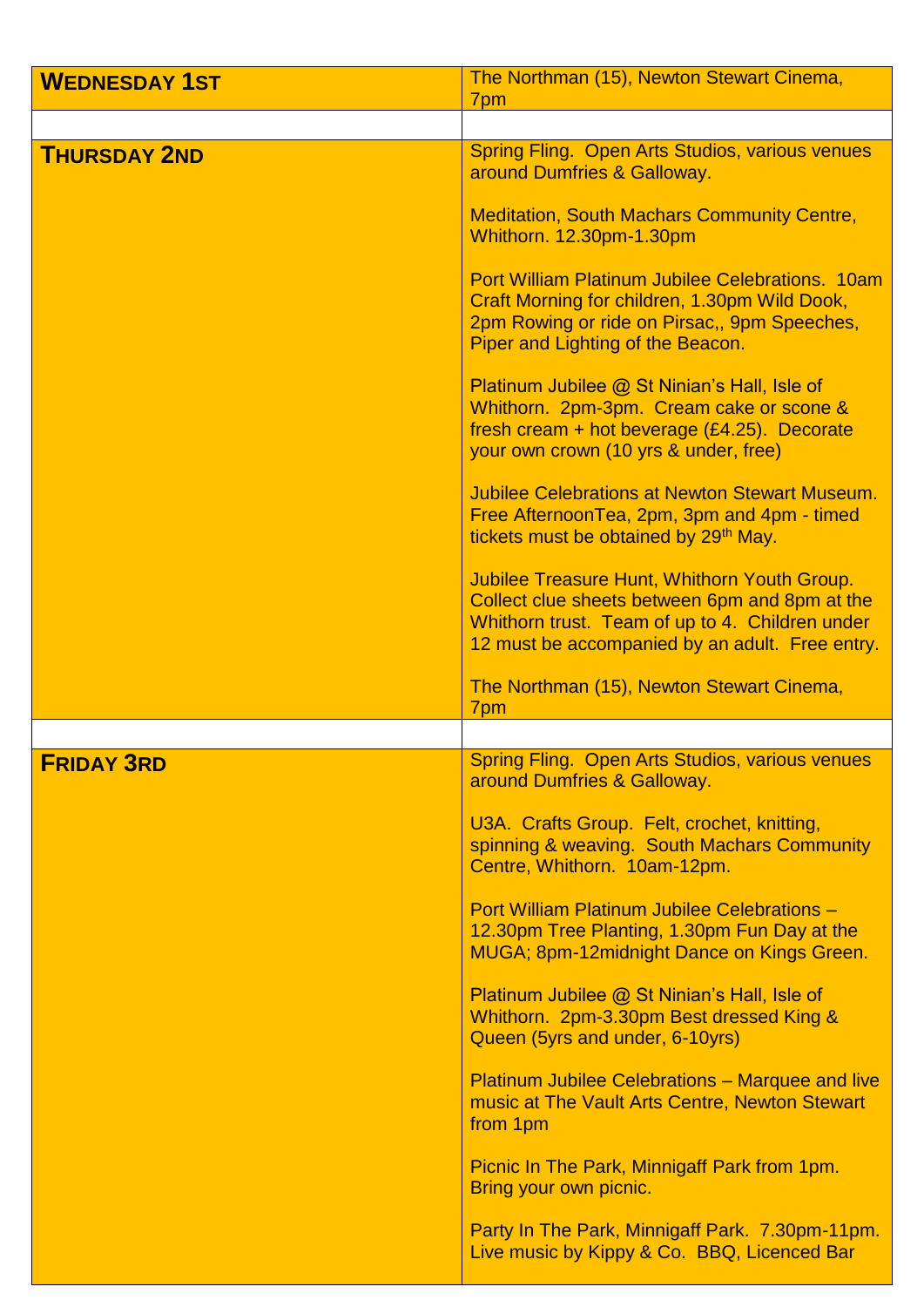|                     | Top Gun: Maverick (12A), Newton Stewart<br>Cinema, 2pm and 7pm                                                                                                                                                                                                  |
|---------------------|-----------------------------------------------------------------------------------------------------------------------------------------------------------------------------------------------------------------------------------------------------------------|
|                     |                                                                                                                                                                                                                                                                 |
| <b>SATURDAY 4TH</b> | Tea for the Jubilee, McGuffie Gardens, Wigtown.<br>2pm-4pm.                                                                                                                                                                                                     |
|                     | <b>Spring Fling. Open Arts Studios, various venues</b><br>around Dumfries & Galloway.                                                                                                                                                                           |
|                     | <b>Whithorn Jubilee Celebrations. Bottom Park,</b><br><b>Whithorn from 1pm</b>                                                                                                                                                                                  |
|                     | Platinum Jubilee @ St Ninian's Hall, Isle of<br>Whithorn. 9.15am-4pm. Dance class followed by<br>an exhibition of Her Majesty's life.                                                                                                                           |
|                     | <b>Jubilee Market Day, South Machars Community</b><br>Centre, Whithorn. 10am-3pm                                                                                                                                                                                |
|                     | <b>Platinum Jubilee Celebrations - Marquee and live</b><br>music at The Vault Arts Centre, Newton Stewart<br>from 1pm                                                                                                                                           |
|                     | <b>Port William Platinum Jubilee Celebrations: 11am</b><br>Scavenger Hunt meet Maxwell Hall; 2.30pm<br>Afternoon Basket Tea Dance with Annie & Davy<br>plus Port William Pantomime Company sketch,<br>Maxwell Hall. Victoria Cake Competition - royal<br>theme. |
|                     | <b>Garlieston Jubilee Celebrations. Garlieston Play</b><br>Park Field and Forteviot Hall. 2pm onwards.<br>Bring a plate of food for community buffet and a<br>picnic rug.                                                                                       |
|                     | Old Luce Jubilee Celebrations - The BakerBoys02<br>live at the Crown Hotel 7.30pm                                                                                                                                                                               |
|                     | Top Gun: Maverick (12A), Newton Stewart<br>Cinema, 2pm and 7pm                                                                                                                                                                                                  |
|                     | Shape of Water + The Mind Sweepers. The Vault<br>Arts Centre, Newton Stewart. 7pm.                                                                                                                                                                              |
|                     |                                                                                                                                                                                                                                                                 |
| <b>SUNDAY 5TH</b>   | <b>Spring Fling. Open Arts Studios, various venues</b><br>around Dumfries & Galloway.                                                                                                                                                                           |
|                     | <b>Glenluce Vintage Tractor Rally, Lady Stair Park,</b><br>Glenluce.                                                                                                                                                                                            |
|                     | <b>Kirkcowan Community Party in The Park.</b><br>Kirkcowan Park. 1pm Teddy Bears Picnic - prize<br>for best dressed teddy bear. 3pm Live music by<br>'The Moot' and other local musicians. Hog roast,<br>face painting, bouncy castle etc. Licenced bar.        |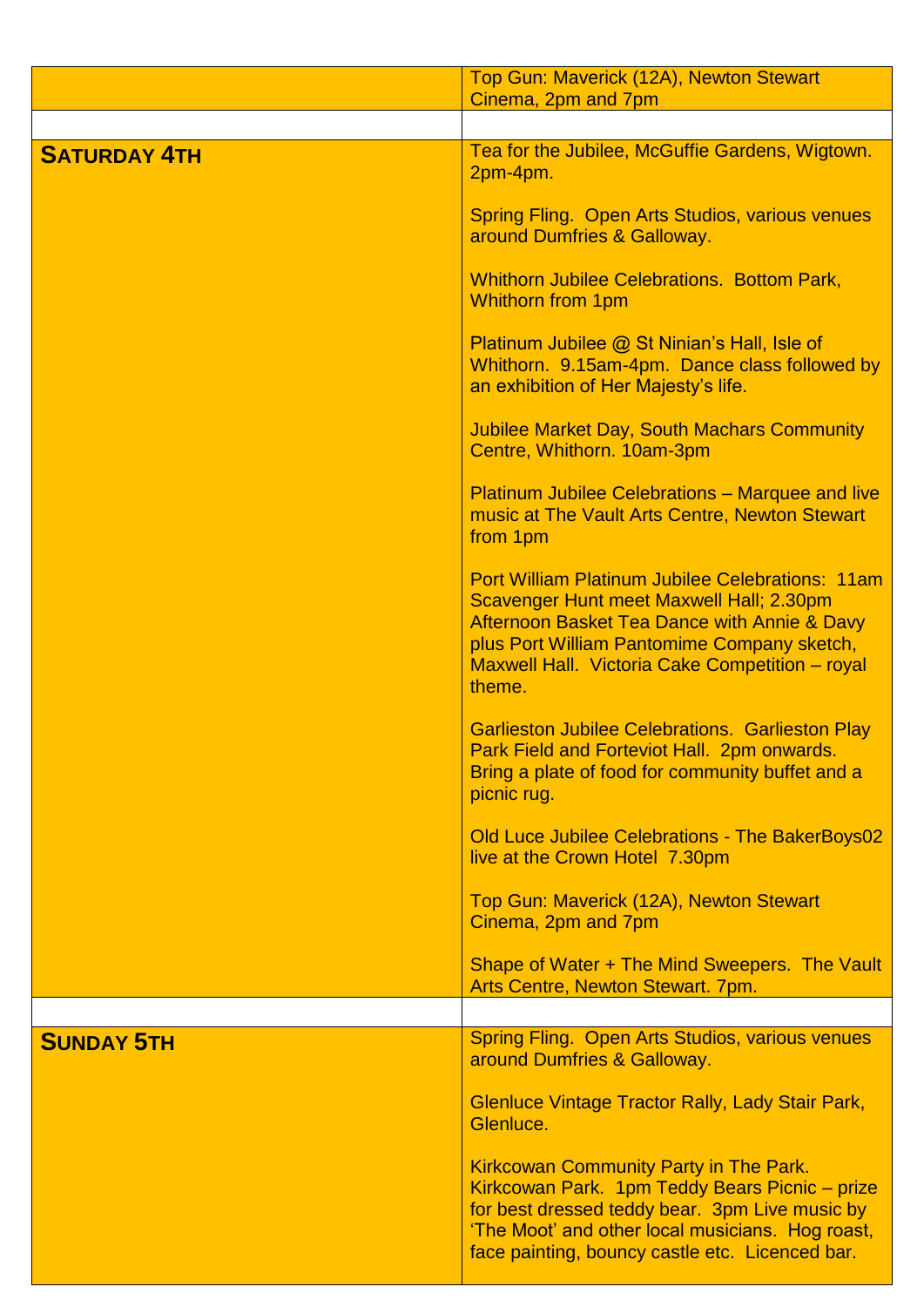|                      | Pirsac Car Boot Sale, Port William Harbour 10am-<br>1pm                                                                                                              |
|----------------------|----------------------------------------------------------------------------------------------------------------------------------------------------------------------|
|                      | <b>Port William Platinum Jubilee Celebrations</b><br>Childrens Royal Party on the Harbour Green 1pm.                                                                 |
|                      | Platinum Jubilee @ St Ninian's Hall, Isle of<br>Whithorn 12 noon-9pm. Street Party on the<br>green.                                                                  |
|                      | <b>Whauphill Community Association Platinum</b><br>Jubilee Celebrations. 2pm-4pm at Whauphill Hall.<br>Tree planting, light refreshments & children's<br>activities. |
|                      | <b>Platinum Jubilee Celebrations - Marquee and live</b><br>music at The Vault Arts Centre, Newton Stewart<br>from 1pm                                                |
|                      | Tea Dance @ McMillan Hall, 2pm-4pm. Hosted<br>by Galloway Dance                                                                                                      |
|                      | Top Gun: Maverick (12A), Newton Stewart<br>Cinema, 2pm and 7pm                                                                                                       |
|                      |                                                                                                                                                                      |
| <b>MONDAY 6TH</b>    |                                                                                                                                                                      |
|                      |                                                                                                                                                                      |
| <b>TUESDAY 7TH</b>   | <b>Wander Through Time. Isle of Whithorn</b><br>10.30am. Meet outside Isle Church.                                                                                   |
|                      |                                                                                                                                                                      |
|                      | Top Gun: Maverick (12A), Newton Stewart<br>Cinema, 7pm                                                                                                               |
|                      |                                                                                                                                                                      |
| <b>WEDNESDAY 8TH</b> | Top Gun: Maverick (12A), Newton Stewart<br>Cinema, 7pm                                                                                                               |
|                      |                                                                                                                                                                      |
| <b>THURSDAY 9TH</b>  | <b>Meditation, South Machars Community Centre,</b><br>Whithorn. 12.30pm-1.30pm                                                                                       |
|                      | Top Gun: Maverick (12A), Newton Stewart<br>Cinema, 7pm                                                                                                               |
|                      |                                                                                                                                                                      |
| <b>FRIDAY 10TH</b>   | U3A Friday Philosophy: The Nature of Truth.<br><b>Machars Action 10.30am</b>                                                                                         |
|                      | Cake & a cuppa to celebrate the Queen's Jubilee<br>with U3A Wigtownshire. County Buildings,<br>Wigtown from 2pm-4pm. All welcome, U3A<br>Members bring a friend.     |
|                      |                                                                                                                                                                      |
| <b>SATURDAY 11TH</b> | Pop Up Summer Drama Workshop, South<br><b>Machars Community Centre, Whithorn. 12.30-</b><br>$1.30$ pm – Age 6+                                                       |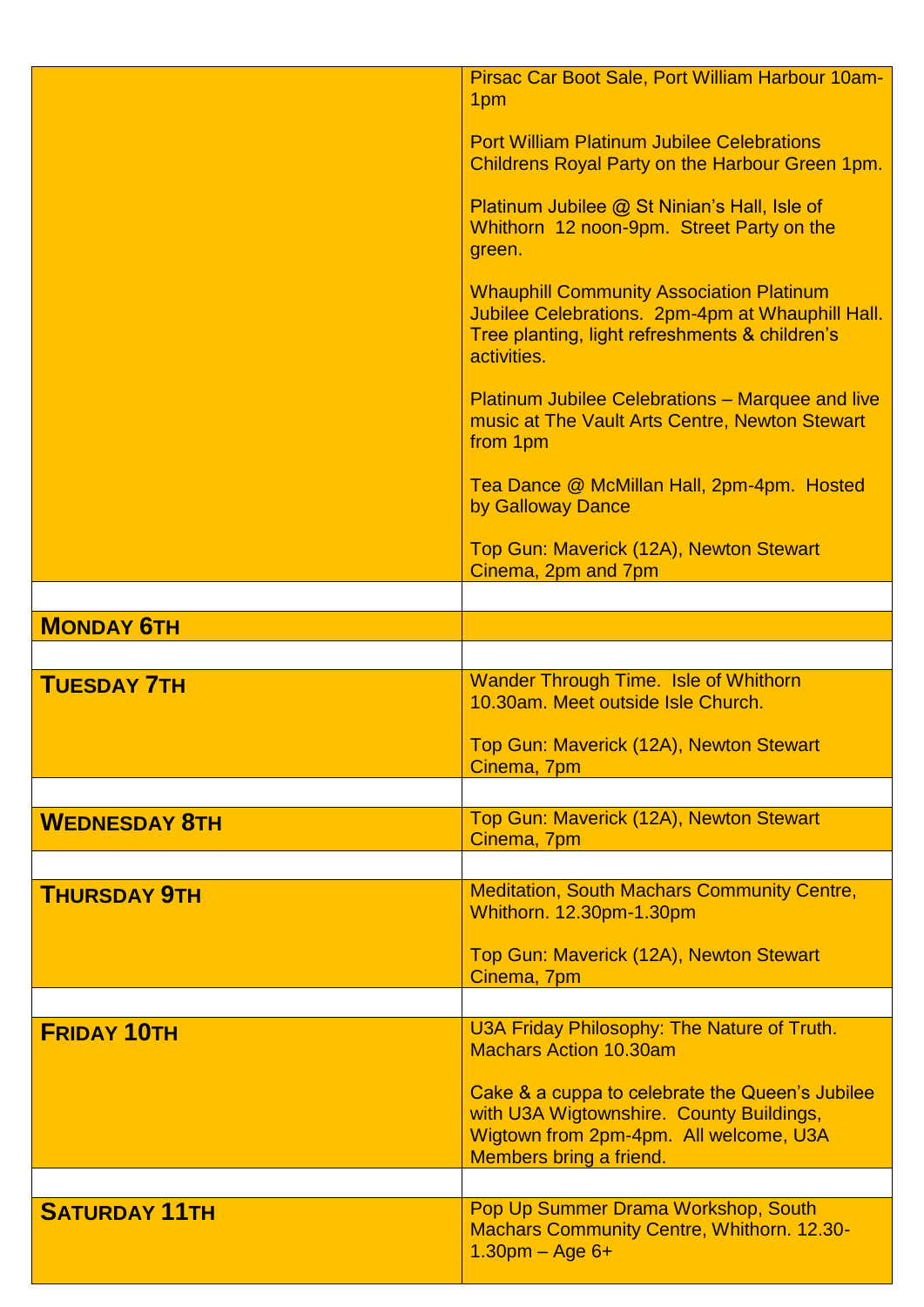|                       | Summer Fete, Penninghame Primary School,             |
|-----------------------|------------------------------------------------------|
|                       | <b>Newton Stewart 12noon-2pm</b>                     |
|                       |                                                      |
|                       | "Belfast" Community Cinema, South Machars            |
|                       | <b>Community Centre, Whithorn 7pm</b>                |
|                       |                                                      |
| <b>SUNDAY 12TH</b>    |                                                      |
|                       |                                                      |
|                       |                                                      |
| <b>MONDAY 13TH</b>    | U3A Exploring Literature group: reading              |
|                       | Buddenbrooks. Machars Action 10am-11.30am.           |
|                       |                                                      |
|                       | U3A Table Tennis. Wigtown Parish Church Hall         |
|                       | 1.30pm-3.30pm. Spare bats available.                 |
|                       |                                                      |
|                       | <b>U3A Playing Music Together. Whauphill Village</b> |
|                       | <b>Hall. 2.30pm-4pm</b>                              |
|                       |                                                      |
|                       | <b>Great Expectations, The Swallow Theatre,</b>      |
|                       | Whithorn. 6.30pm                                     |
|                       |                                                      |
|                       |                                                      |
| <b>TUESDAY 14TH</b>   | U3A - French en Avant facilitated by Tina            |
|                       | Waterman-Roberts, Newton Stewart, More               |
|                       | experience group available on Zoom. Contact          |
|                       | U3A for more details.                                |
|                       |                                                      |
|                       | U3A Photography outing to St Ninian's Cave.          |
|                       | Meet at car park at 11am                             |
|                       |                                                      |
|                       | <b>Great Expectations, The Swallow Theatre,</b>      |
|                       | Whithorn. 2.30pm                                     |
|                       |                                                      |
| <b>WEDNESDAY 15TH</b> | <b>U3A Art Group. South Machars Community</b>        |
|                       | Centre, Whithorn. 2pm-4pm                            |
|                       |                                                      |
|                       |                                                      |
| <b>THURSDAY 16TH</b>  | <b>TVYP Warhammer Night, The Vault Arts Centre,</b>  |
|                       | Newton Stewart. 7pm. Age 12-25.                      |
|                       |                                                      |
|                       | Folk Club, The Vault Arts Centre, Newton             |
| <b>FRIDAY 17TH</b>    | Stewart. 7pm.                                        |
|                       |                                                      |
|                       |                                                      |
| <b>SATURDAY 18TH</b>  | <b>Introduction to Wine Tasting. South Machars</b>   |
|                       | <b>Community Centre, Whithorn. 7pm. Booking</b>      |
|                       | required. £30                                        |
|                       |                                                      |
|                       |                                                      |
| <b>SUNDAY 19TH</b>    |                                                      |
|                       |                                                      |
|                       |                                                      |
| <b>MONDAY 20TH</b>    | U3A Practical Gardening - Visit to Fiona Farr's      |
|                       | garden at Isle of Whithorn. 2pm                      |
|                       |                                                      |
|                       | <b>U3A Art Appreciation. Machars Action Meeting</b>  |
|                       | Room, Wigtown. 2pm-4pm. Talk about Dutch             |
|                       | painter Piet Mondriaan.                              |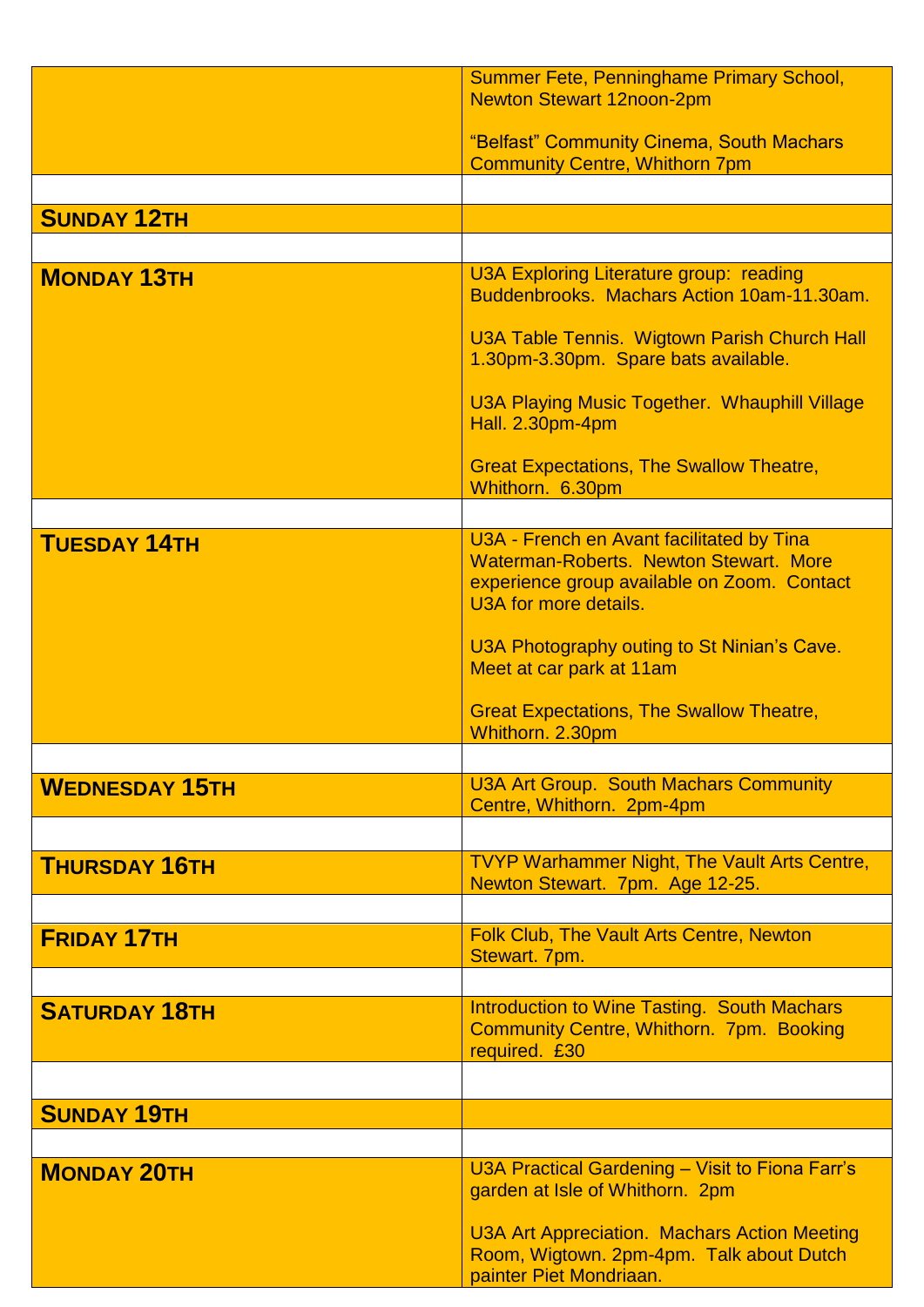| <b>TUESDAY 21ST</b>   | <b>Book Club, South Machars Community Centre,</b><br>7pm-9pm                                                                                                       |
|-----------------------|--------------------------------------------------------------------------------------------------------------------------------------------------------------------|
|                       |                                                                                                                                                                    |
| <b>WEDNESDAY 22ND</b> | Exploring our Scottish Bats – online workshop for<br>young people (age 16 to 26). Bat Conservation<br>Trust. https://bats.sym-                                     |
|                       | online.com/registrationforms/explore-scottish-bats                                                                                                                 |
| <b>THURSDAY 23RD</b>  | <b>Book Club, South Machars Community Centre,</b>                                                                                                                  |
|                       | 2pm-4pm                                                                                                                                                            |
|                       |                                                                                                                                                                    |
| <b>FRIDAY 24TH</b>    | Howerd's End, The Swallow Theatre, Whithorn.<br>7.30pm                                                                                                             |
|                       | Talking Murder in Dalry. Dalry Town Hall 7.30pm.<br>Meet Ian Robinson, Jackie Baldwin, John Dean<br>and Ann Bloxwich. Booking details:<br>www.dalrytownhall.co.uk. |
|                       |                                                                                                                                                                    |
| <b>SATURDAY 25TH</b>  | Pop Up Summer Drama Workshop, South<br><b>Machars Community Centre, Whithorn. 12.30-</b><br>$1.30$ pm – Age 6+                                                     |
|                       | <b>Wigtownshire Young Writers with Imogen Stirling.</b><br>The Print Room, Wigtown 2pm-3pm. Age 14-18                                                              |
|                       | Howerd's End, The Swallow Theatre, Whithorn.<br>2.30pm                                                                                                             |
|                       |                                                                                                                                                                    |
| <b>SUNDAY 26TH</b>    | <b>Painting and Sketching Workshop. Monreith</b><br>Village Hall 10.30am-4.30pm. £80. Margaret S<br>Milligan Fine Art. 07845306818.<br>msm.art@outlook.com.        |
|                       | Lino Printing Workshop - Accessibleart. The<br>Vault Arts Centre, Newton Stewart. 11am.<br><b>Tickets £25</b>                                                      |
|                       |                                                                                                                                                                    |
| <b>MONDAY 27TH</b>    | U3A Exploring Literature group: reading<br>Buddenbrooks. Machars Action 10am-11.30am.                                                                              |
|                       | U3A Table Tennis. Wigtown Parish Church Hall<br>1.30pm-3.30pm. Spare bats available.                                                                               |
|                       | U3A Playing Music Together. Whauphill Village<br><b>Hall. 2.30pm-4pm</b>                                                                                           |
|                       |                                                                                                                                                                    |
|                       |                                                                                                                                                                    |
| <b>TUESDAY 28TH</b>   | U3A - French en Avant facilitated by Tina<br><b>Waterman-Roberts. Newton Stewart. More</b>                                                                         |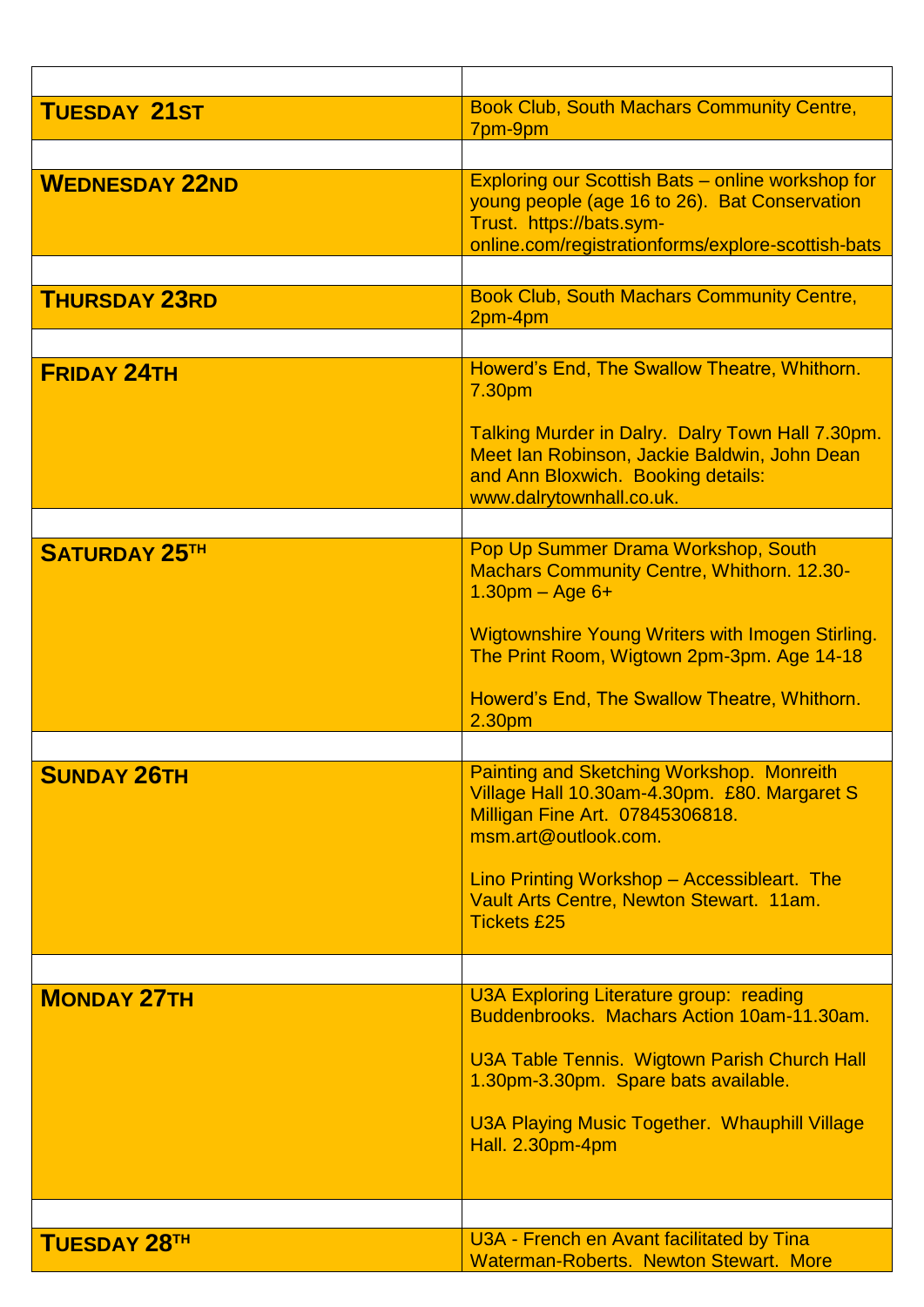|                       | experience group available on Zoom. Contact<br>U3A for more details.                   |
|-----------------------|----------------------------------------------------------------------------------------|
|                       |                                                                                        |
| <b>WEDNESDAY 29TH</b> |                                                                                        |
|                       |                                                                                        |
| <b>THURSDAY 30TH</b>  | <b>TVYP Warhammer Night, The Vault Arts Centre,</b><br>Newton Stewart. 7pm. Age 12-25. |
|                       |                                                                                        |

## **RECURRING EVENTS**

| <b>MONDAYS</b>  | Aerobics, Sorbie Hall 9.45am and 11am                                                                                                   |
|-----------------|-----------------------------------------------------------------------------------------------------------------------------------------|
|                 | Sacred Heart Catholic Church service, Wigtown<br>11am                                                                                   |
|                 | Quilting Group, St Ninians Priory, 2.30pm                                                                                               |
|                 | D&G Disability Sports Boccia, Merrick Leisure<br>Centre. 6pm7pm. All ages and abilities. £2.50.<br>Contact Laura Vickers - 07795637689. |
|                 | Youthwork Project Junior Drop In, Kaos Café,<br>Wigtown 5.30pm-7pm for young people in P7-S2                                            |
|                 | Aerobics, St Ninians Hall, Isle of Whithorn. 6pm                                                                                        |
|                 | Youthwork Peer Project, Drop in, Kaos Café,<br>Wigtown. 7.00pm-8.30pm. For young people in<br>S3-S6.                                    |
|                 | <b>Bravehearts Boxing Club, South Machars</b><br>Community Centre, 7pm-9pm. Contact<br>07711901089                                      |
|                 |                                                                                                                                         |
| <b>TUESDAYS</b> | Pop Up Café, South Machars Community Centre,<br>Whithorn. 9am-1.30pm                                                                    |
|                 | <b>Toddlers Group, South Machars Community</b><br>Centre, Whithorn, 9am-10.30am                                                         |
|                 | Tai Chi, Kirkinner Hall, 10am-12noon. All ages<br>welcome. Beginners always welcome. Contact<br><b>Sue Casswell on 01988500380</b>      |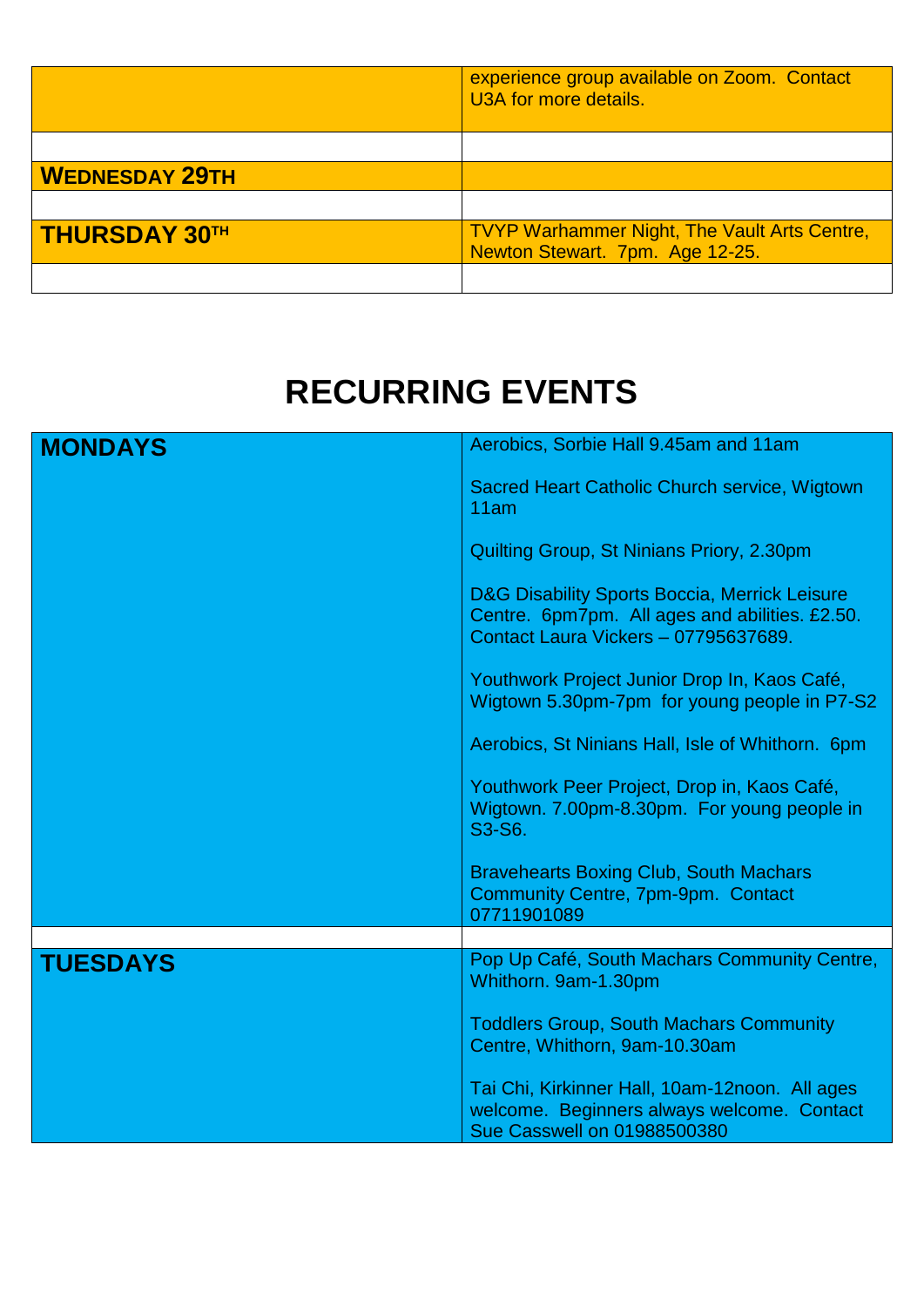|                   | Ladies Cycle Group, 1.30pm-3pm. Weather<br>permitting. Meet outside the County Buildings,<br>Wigtown, Contact Susan on 07789303074 for<br>more information.<br><b>Fiddle Group, South Machars Community</b><br>Centre, Whithorn, 2pm-3pm<br>Aerobics, St Ninians Hall, Isle of Whithorn. 6pm-<br>7pm. £3.20 per session. Contact<br>active.communities@dumgal.gov.uk<br>Craft 'n' Chat, Tuesdays 2-4pm, South Machars<br>Community Centre, Whithorn. Tel 01988 500364<br>Kirkcowan Bowling Club, Kirkcowan Village Hall                                                                                                                                                                                                                                                                                     |
|-------------------|-------------------------------------------------------------------------------------------------------------------------------------------------------------------------------------------------------------------------------------------------------------------------------------------------------------------------------------------------------------------------------------------------------------------------------------------------------------------------------------------------------------------------------------------------------------------------------------------------------------------------------------------------------------------------------------------------------------------------------------------------------------------------------------------------------------|
|                   | 7.30pm. New members always welcome.                                                                                                                                                                                                                                                                                                                                                                                                                                                                                                                                                                                                                                                                                                                                                                         |
|                   |                                                                                                                                                                                                                                                                                                                                                                                                                                                                                                                                                                                                                                                                                                                                                                                                             |
| <b>WEDNESDAYS</b> | Wigtown Parent & Toddler Group. Wigtown<br>Parish Church Hall, Lochancroft Lane. 10.00-<br>11.00am. Contact 07929029916 for details.<br><b>Newton Tootin' Parent and Toddler Singing</b><br>Group. The Vault Arts Centre, Newton Stewart.<br>10am-11am. Free<br><b>Friendship Club, South Machars Community</b><br>Centre, Whithorn. 1pm-3pm<br>Easiobics, Auchenmalg Hall, 1.30pm<br>Priory Knit Wits. St Ninian's Priory, Whithorn.<br>Wednesdays 1.30pm All welcome to knit/crochet<br>for charities including maternity ward at DGRI,<br>homeless people and care homes. Can't knit?<br>We'll teach you!<br>Easiobics Wigtown County Buildings, 6.30pm<br>Happy Feet, Kaos Café, County Buildings,<br>Wigtown, 6pm-8pm<br><b>African Drumming. South Machars Community</b><br>Centre, Whithorn. 7pm-9pm |
|                   |                                                                                                                                                                                                                                                                                                                                                                                                                                                                                                                                                                                                                                                                                                                                                                                                             |
| <b>THURSDAYS</b>  | Clog Dancing, South Machars Community Centre,<br>Whithorn. 4.30pm-6pm<br>Boy's Brigade, Anchors (P2 & P3) & Juniors (P4-                                                                                                                                                                                                                                                                                                                                                                                                                                                                                                                                                                                                                                                                                    |
|                   | P7), St Ninian's Priory, Whithorn. 5.30pm-<br>6.30pm. Boys and Girls welcome.                                                                                                                                                                                                                                                                                                                                                                                                                                                                                                                                                                                                                                                                                                                               |